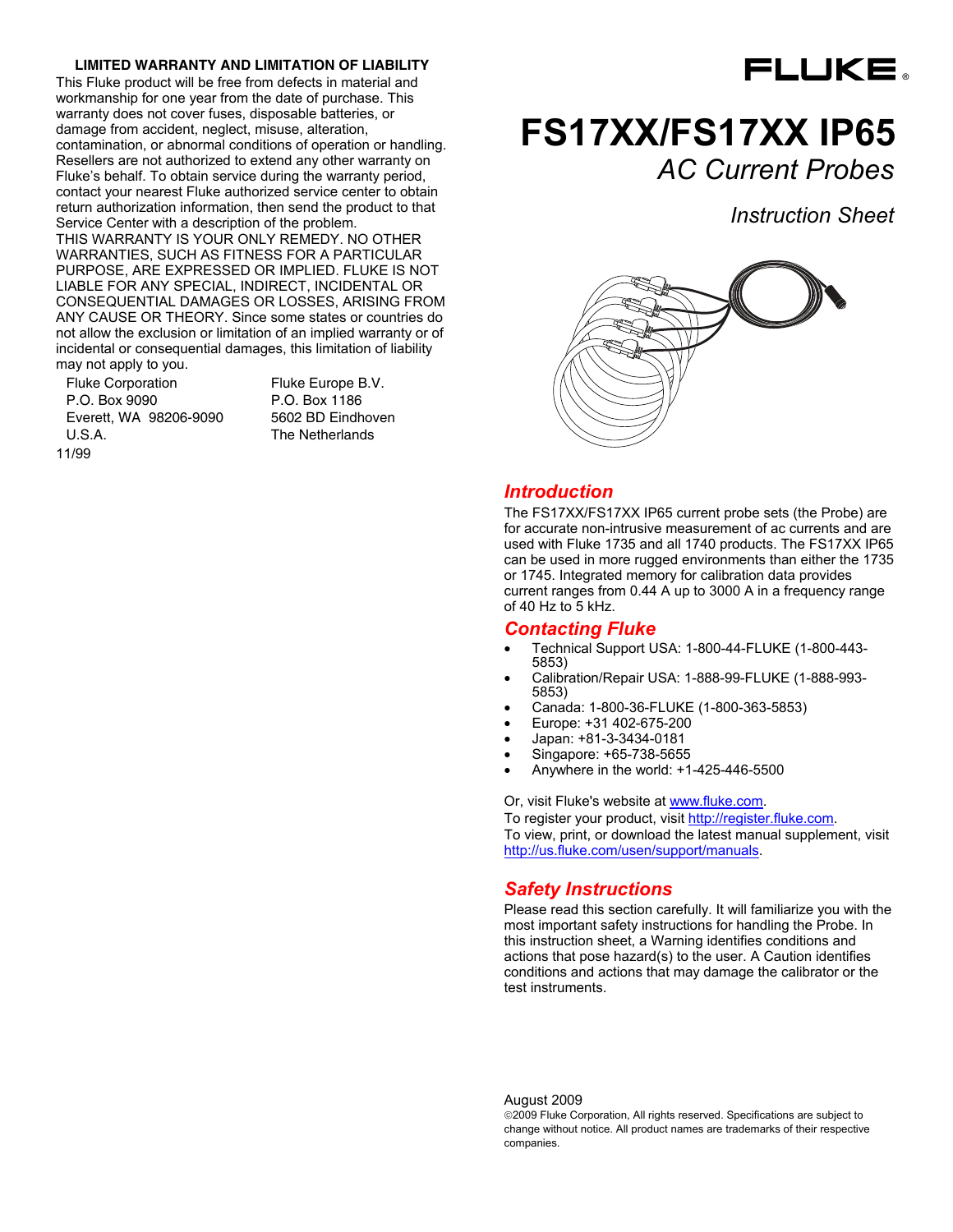# **△△ Warning**

**The Probe may only be used and handled by qualified personnel. To avoid electric shock or personal injury, follow these precautions:** 

- **Do not apply to or remove from hazardous live conductors without taking additional protective measures.**
- **High voltages and currents may be present in adjacent circuits under test.**
- **Do not use the Probe if damaged. Always connect to display device before it is installed around the conductor.**
- **Use the Probe only as specified in the operating instructions; otherwise the safety features may not protect you.**
- **Adhere to local and national safety codes. Individual protective equipment must be used to prevent the shock and arc blast injury where hazardous live conductors are exposed.**
- **Before each use, inspect the Probe. Look for cracks or missing portions of the housing or output cable insulation. Also look for loose or weakened components.**
- **Use caution when working with voltages above 60 V dc, 30 V ac rms or 42 V ac peak. Such voltages pose a shock hazard.**
- **Equipment is considered to be used in 600 V CAT IV and 1000 V CAT III environment.**
- **CAT IV equipment is designed to be used at the source of distribution system up to the energy-meter within the installation. CAT III equipment is designed to be used in distribution panels, feeders and short branch circuits, and the lighting system in large buildings.**
- **Do not use Probe in damp or wet environments or in locations that hazardous gases exist.**

# *Operating Instructions*

- 1. Connect the Probe to the product current input jack.
- 2. Wear protective gloves or de-energize the circuit and place the Probe around the conductor under test. Reenergize the circuit.
- 3. Observe and take measurements as required. Positive output indicates that the current flow is in the direction shown by the arrow on the Probe.
- 4. Wear protective gloves or de-energize the circuit before removal of the Probe.

## *Cleaning*

Clean the Probe periodically by wiping it with a damp cloth and detergent. Do not use abrasive cleaners or solvents. Do not immerse the Probe in liquids.

## *Symbols*

| 亙  | Do not dispose of this product as unsorted municipal<br>waste. Go to Fluke's website for recycling information. |
|----|-----------------------------------------------------------------------------------------------------------------|
|    | Do not apply around or remove from HAZARDOUS LIVE<br>conductors, without using protective gloves.               |
| ⊡  | Product is protected by double insulation.                                                                      |
| ∕∖ | Risk of Danger. Important information. See Instruction<br>Sheet.                                                |
|    | Conforms to relevant Canadian Standards Association<br>directives.                                              |
|    | Conforms to relevant European Union directives.                                                                 |

# *Electrical Characteristics*

**Input ranges I<sub>I</sub> L1, L2, L3, N: 15 /150 / 1500 / 3000 A AC** 

**Measuring range:** 0.44 A to 3000 A AC

**Intrinsic error: <2 % of I<sub>I</sub>** 

**Position influence:** max. ±2 % of m.v. for distance conductor to measuring head >30 mm (1.18 in)

**Stray field influence:** <±2 A for Iext= 500 A AC and distance to measuring head >200 mm (7.87 in)

**Temperature coefficient:** <0.05 % / K

**Current transformer:** ratio : ≤999 kA / ≤II

**Ratio selection:** by job programming for 174x series; by setup menu for 1735

**Connection:** 3-phase, 3-phase + N; 2-phase L1 and L3 (2Wmeter-method); 7-pole connector

# *Specifications General Specifications*

**Cable length:** 2 m (79 in)

**Length of measuring head:** 61 cm (24 in)

**Operating temperature range:** -10 °C to +70 °C (14 °F to 158 °F)

**Protection Class:** FS17XX IP65-IP65**,** FS17XX- IP41 **Operating Humidity:** 10 % to 80 %, non- condensing

**Storage temperature range:** -20 °C to +90 °C

(-4 °F to 198 °F)

**Weight:** .92 kg (2.03 lb)

**EMC Standards:** IEC/EN 61326-1:2006

### *Reference Conditions*

**Environment temperature range**: +18 °C to +26 °C (64.4 °F to 78.8 °F)

**Humidity:** 20 to 75 % rh

**Altitude:** max. 2000 m (1.24 mi) for 1000 V CAT III / 600 V CAT IV

max. 5000 m (3.107 mi) for 600 V CATIII / 300 V CATIV

**Current:** upper value of selected range sinusoidal waveform, 48 Hz to 65 Hz, distortion factor: <1 %, no DC component, stray field <40 A/m, conductor centered within the Probe.

#### *Safety Standards*

IEC/EN61010-1:2001 IEC/EN61010-2-032:2002

IEC/EN61010-031:2002

#### *Safety Specifications*

**Category Rating:** 1000 V CAT III, 600 V CAT IV, pollution degree 2. The application of the Probe on **uninsulated conductors** is limited to 1000 V ac rms or dc to ground and frequencies below 1 kHz.